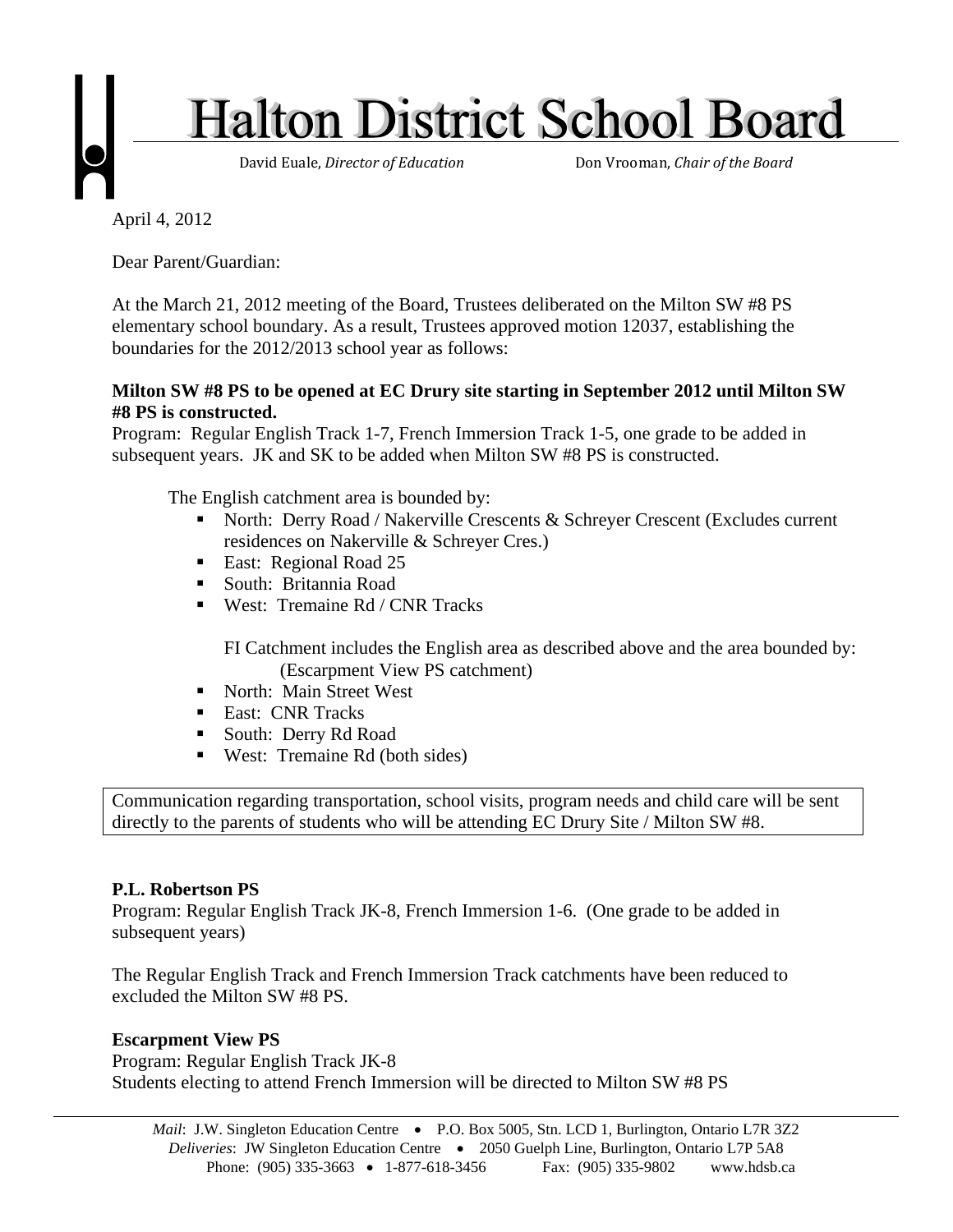The motion included additional board directions with respect to the boundaries which state:

*Be it resolved that the Halton District School Board adjust the boundaries for the elementary schools in Milton as outlined in Scenario 2(b) and detailed in Report 12037, effective September 2012.* 

*Be it resolved that the Milton SW#8 public school, located in ERA #121, provide Junior Kindergarten – Grade 8 English programming and French Immersion Grades 1-8.* 

*Be it resolved that the Halton District School Board approve the implementation plan for future students of Milton SW#8 at the EC Drury High School site as outlined in Report 12037, effective September 2012.*

Please refer to the attached map for the new Milton SW #8 ps elementary boundary.

**Note:** If your child(ren) is scheduled to move schools for the 2012-13 school year as a result of the boundary changes, they will automatically be registered at their newly assigned school and their records will be transferred accordingly. Therefore, there is no need for you to register your child at their newly assigned school.

If you have any questions about your child's school placement for the 2012-13 school year, please contact your child's school.

Sincerely,

Yaw Obeng Superintendent of Education